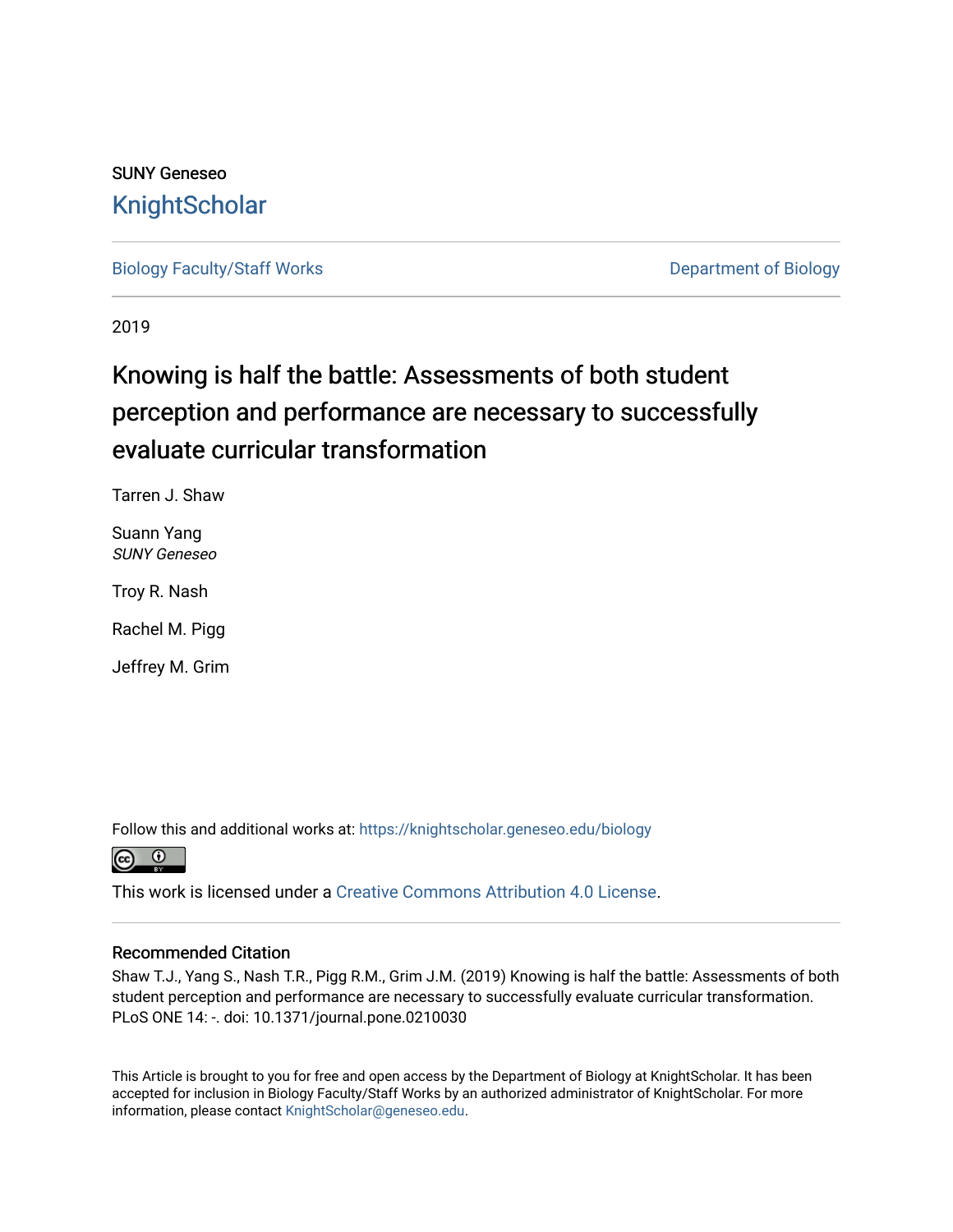

# **OPEN ACCESS**

**Citation:** Shaw TJ, Yang S, Nash TR, Pigg RM, Grim JM (2019) Knowing is half the battle: Assessments of both student perception and performance are necessary to successfully evaluate curricular transformation. PLoS ONE 14 (1): e0210030. [https://doi.org/10.1371/journal.](https://doi.org/10.1371/journal.pone.0210030) [pone.0210030](https://doi.org/10.1371/journal.pone.0210030)

**Editor:** Andrew R. Dalby, University of Westminster, UNITED KINGDOM

**Received:** August 29, 2018

**Accepted:** December 14, 2018

**Published:** January 11, 2019

**Copyright:** © 2019 Shaw et al. This is an open access article distributed under the terms of the Creative Commons [Attribution](http://creativecommons.org/licenses/by/4.0/) License, which permits unrestricted use, distribution, and reproduction in any medium, provided the original author and source are credited.

**Data Availability Statement:** The data used in this study were collected from human subjects. Due to the sensitive nature of the data it is only available by request from SUNY Geneseo. Data requests can be sent to: [ibis@geneseo.edu.](mailto:ibis@geneseo.edu)

**Funding:** This work was supported by the National Science Foundation [\(www.nsf.gov](http://www.nsf.gov)): DUE-1245706 to TJS, SY, and TRN. The funder had no role in study design, data collection and analysis, decision to publish, or preparation of the manuscript.

<span id="page-1-0"></span>RESEARCH ARTICLE

# Knowing is half the battle: Assessments of both student perception and performance are necessary to successfully evaluate curricular transformation

## Tarren J. Shaw⋒<sup>¤a</sup>\*, Suann Yang<sup>¤b</sup>, Troy R. Nash<sup>¤c</sup>, Rachel M. Pigg⋒, Jeffrey M. Grim<sup>¤d</sup>

Department of Biology, Presbyterian College, Clinton, South Carolina, United States of America

¤a Current address: Department of Biology, University of Oklahoma, Norman, Oklahoma, United States of America

¤b Current address: Biology Department, SUNY Geneseo, Geneseo, New York, United States of America

¤c Current address: Department of Biology, Mercer University, Macon, Georgia, United States of America

¤d Current address: Department of Biology, University of Tampa, Tampa, Florida, United States of America \* tjshaw@ou.edu

# Abstract

Student-centered pedagogies increase learning and retention. Quantifying change in both student learning gains and student perception of their experience allows faculty to evaluate curricular transformation more fully. Student buy-in, particularly how much students value and enjoy the active learning process, has been positively associated with engagement in active learning and increased learning gains. We hypothesize that as the frequency of students who have successfully completed the course increases in the student population, current students may be more likely to buy-in to the curriculum because this common experience could create a sense of community. We measured learning gains and attitudes during the transformation of an introductory biology course at a small, liberal arts college using our novel curriculum, Integrating Biology and Inquiry Skills (IBIS). Students perceived substantial learning gains in response to this curriculum, and concept assessments confirmed these gains. Over time, buy-in increased with each successive cohort, as demonstrated by the results of multiple assessment instruments, and students increasingly attributed specific components of the curriculum to their learning. These findings support our hypothesis and should encourage the adoption of curricular transformation using IBIS or other student-centered approaches.

# **Introduction**

Initiatives such as the Vision and Change in Undergraduate Biology Education [[1](#page-11-0)] and the Royal Society's State of the Nation reports [[2\]](#page-11-0) call for change in undergraduate science education and provide recommendations based on the educational literature, especially adoption of active learning pedagogies (summarized in [[3](#page-11-0)]). In response to these initiatives, we developed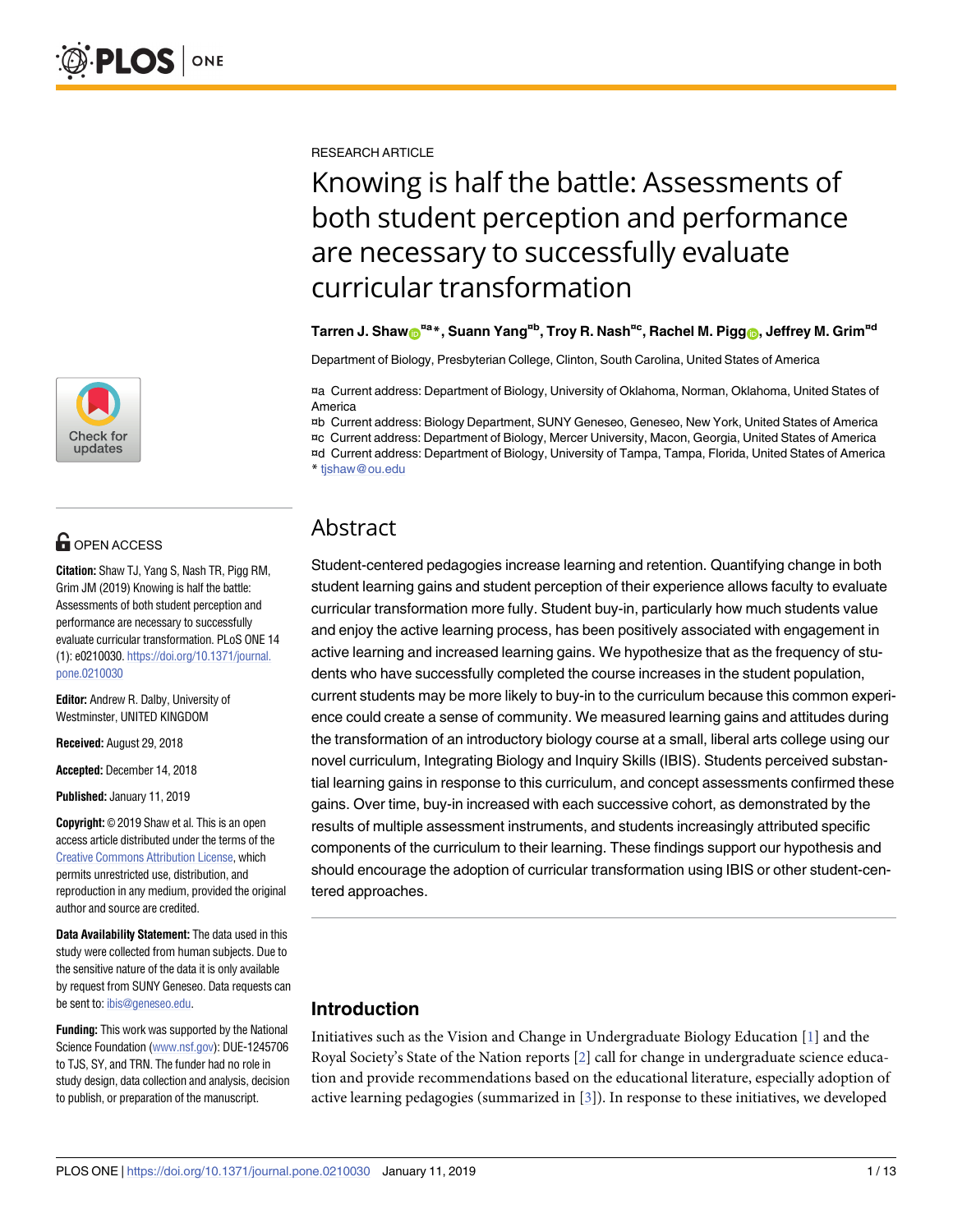<span id="page-2-0"></span>

**Competing interests:** The authors have declared that no competing interests exist.

a new introductory biology curriculum called Integrating Biology and Inquiry Skills (IBIS). A primary design feature of IBIS is guided, student-centered inquiry [[4](#page-11-0)]. The curriculum promotes critical thinking by utilizing inquiry activities in the lecture session, paired with openended, inquiry laboratory investigations. Lecture content is introduced to students via scenarios and case-studies instead of a sequential march through the textbook. Substantial time is devoted to application of knowledge and group discussions of student-generated questions. Both formative and summative assessments were aligned with learning objectives and prioritized critical thinking and application over recall and recognition. Course concepts are further emphasized in the paired laboratory curriculum where student teams work under the guidance of faculty and experienced upper-level students (undergraduate peer mentors) to develop and carry out original experiments over multiple two-week periods. These experiments culminate in a lab report that models the format and style of a scientific article.

Active learning techniques achieve higher learning gains than traditional lecture, particularly for underrepresented minorities in STEM (Science, Technology, Engineering, and Math) [\[3](#page-11-0)]. However, students must be engaged as active learners to maximize the impact of active learning techniques [[5\]](#page-12-0). Student buy-in, i.e., how much students value and enjoy the active learning process, can be positively associated with engagement in active learning [[5\]](#page-12-0). Thus, a greater understanding of student buy-in could aid curricular transformation. For example, a barrier to student buy-in may be the novelty of active learning [[6](#page-12-0)]. According to Expectancy Violation Theory, student resistance can occur when class requirements conflict with student expectations based on their previous experiences [\[6\]](#page-12-0). If students expect to be passive recipients of information, then any active learning environment will violate their expectations and might cause dissatisfaction. Increasing buy-in can result when students attribute the magnitude of their learning gains to the specific aspects of the active learning environment [[5](#page-12-0)]. We hypothesize that although a new curriculum may not prompt many students in the first cohort to identify that active learning experiences are related to perceived learning gains, each successive cohort should increasingly attribute their learning gains to active learning. As the frequency of students who have successfully completed the course increases in the student population, current students may be more likely to buy-in to the curriculum because this common experience could create a sense of community.

To detect if student buy-in to a new curriculum changes over time, we documented student opinion, self-efficacy, and learning gains in multiple consecutive years while employing the IBIS curriculum. Thus, we not only measured learning gains to evaluate curricular effectiveness, but also examined the role of student opinion and affect (student identity, self-efficacy and sense of community; [\[7](#page-12-0)]) with multiple assessment tools to identify student perceptions of new classroom experiences. In each year of the IBIS program, students demonstrated significant learning gains in course outcomes by the conclusion of the course. Further, over the four years of the program, students increasingly recognized that the course structure and pedagogy contributed to their learning gains, and the interest of STEM majors in learning more about biology was consistently maintained. We reflect on these data to make recommendations for institutions looking to promote curricular reform, including the adoption of multiple assessments targeting different facets of the classroom experience to gauge the efficacy of curricular reform in terms of student performance and buy-in.

## **Materials and methods**

We evaluated the IBIS program at a small, liberal arts college in the US over a four-year period (2013–2016). We assessed student learning gains and students' evaluations of their own performance. Student learning gains were measured with a pre- and post-course concept assessment,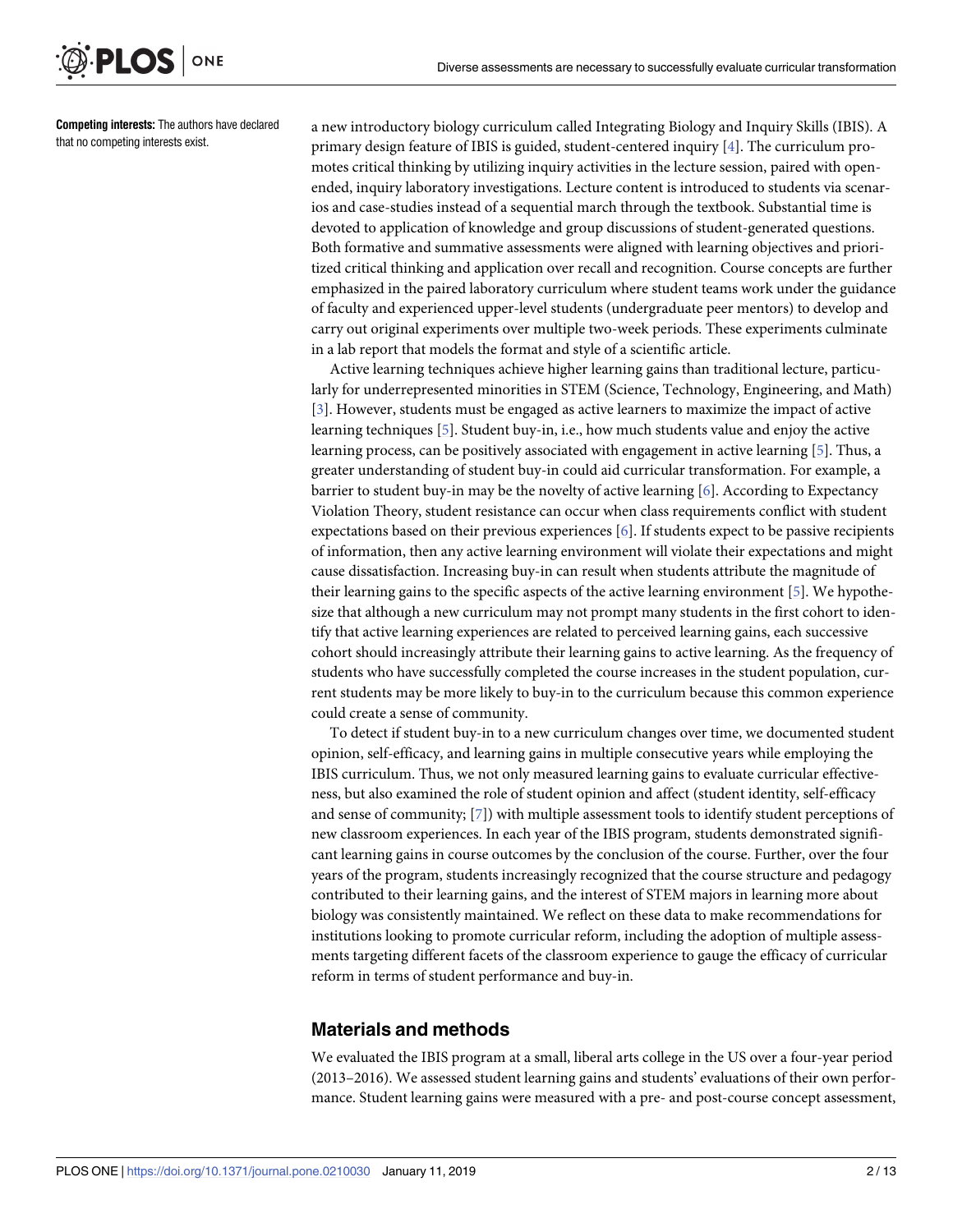<span id="page-3-0"></span>while attitudinal changes and perceptions of learning were assessed with a post-course Student Assessment of Learning Gains (SALG) survey.

We examined our longitudinal surveys of student attitudes toward the IBIS curriculum and biology as a subject of study. We assessed whether learning gains and attitudes changed over time as a signal that the IBIS curriculum was assimilating into the educational experience and culture at this institution. Additionally, we compared student attitudes between STEM and non-STEM students.

Over the life of the program, 724 students were enrolled in the IBIS curriculum, which was taught by 13 faculty members, six of whom taught in the IBIS curriculum in multiple years. The number of students enrolled in the program during one year varied from 136–245. The number of faculty members instructing the course varied from 4–7 each year (Table 1). In addition to faculty members, the IBIS program also uses undergraduate students as peer mentors (PMs). PMs are students that have previously been successful in the course and are available to help students both in and out of normal class times. We offered pedagogical training sessions for faculty members and PMs who were involved in the IBIS program each year. In these training sessions, we emphasized the importance of explaining how different components of the course relate to student learning. Weekly meetings were also held to reflect on classroom experiences and discuss curricular decisions, such as content revisions, assessments, and implementation strategies.

#### **Assessments**

The Presbyterian College IRB approved all data collection (PC-201221). Participants were informed of the IBIS curriculum implementation in their course syllabus. During the first lab meeting of the semester, students were provided an informed consent document, which they signed in order to give the PIs permission to collect and store relevant anonymized data from the study. Data were collected from several consecutive classes of incoming first-year college students. Beginning in 2013, we evaluated student performance and student assessment of learning gains to assess course effectiveness and to guide curricular revisions.

Assessment concepts for the pre- and post-course concept survey were selected based upon several criteria: feedback from our faculty instructors, similarity to questions and topics students might encounter on summative exams, and alignment to common topics found in introductory biology courses [\[8](#page-12-0)] and the Biology Concept Inventory [\(www.bioliteracy.colorado.](http://www.bioliteracy.colorado.edu/) [edu\)](http://www.bioliteracy.colorado.edu/). The survey also included attitudinal questions related to course perceptions, interests, mindset, and self-efficacy. Items used to evaluate student attitudes quantitatively utilized a Likert scale in the pre- and post-course concept survey. We unambiguously matched pre- and post-course responses for 542 students (74.9%); the remainder of responses remained unmatched due to a missing pre- or post-course instrument. Our pre- and post-course survey is available as a supplemental file (S1 [File\)](#page-11-0).

**Table 1. Faculty and student participation in the IBIS program.**

| Year   Total Faculty<br>(Percentage with Previous IBIS<br>Experience) | <b>Total Students (Student to Faculty Ratio in</b><br>Lecture Sections) <sup>a</sup> | <b>STEM Majors / Non-</b><br>majors |
|-----------------------------------------------------------------------|--------------------------------------------------------------------------------------|-------------------------------------|
| $2013 \mid 7(71\%)$                                                   | 245(30.6:1)                                                                          | 40.7% / 59.3%                       |
| 2014   6(67%)                                                         | 182(30.3:1)                                                                          | 50.4% / 49.6%                       |
| $2015 \mid 6(67\%)$                                                   | 161(26.8:1)                                                                          | 61.1% / 38.9%                       |
| $2016 \mid 4(75\%)$                                                   | 136(27.2:1)                                                                          | 78.1% / 21.9%                       |

<sup>a</sup>Student to Faculty ratio in lab sections ranged from 22.4:1 to 23.3:1

<https://doi.org/10.1371/journal.pone.0210030.t001>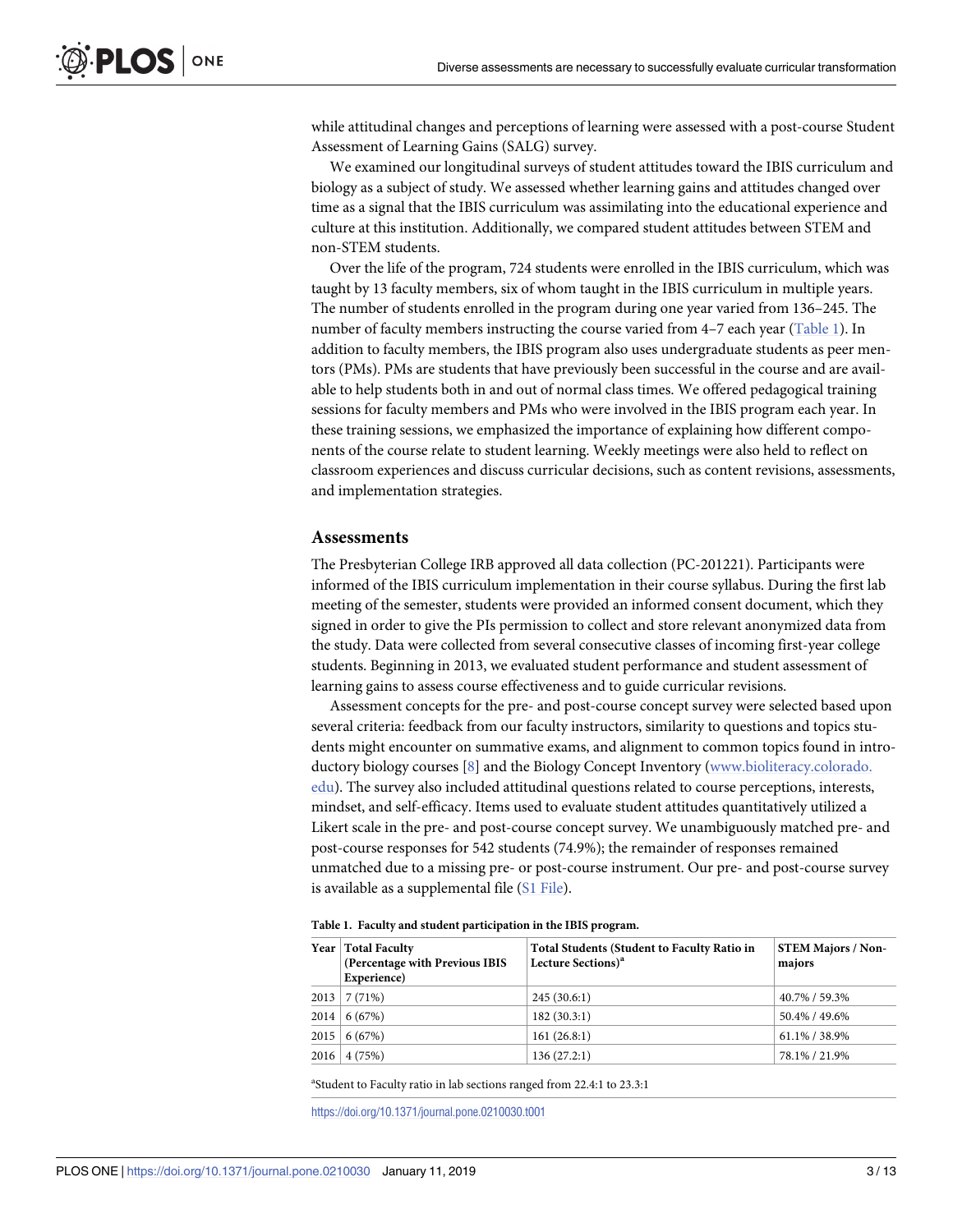To examine further the self-efficacy of student learning, we also developed questions for the SALG instrument ([www.salgsite.org,](http://www.salgsite.org/) Instruments #63255, #67010, #67900, #71380, #72672, #76196). The SALG instruments had questions structured similarly to the attitudinal questions on the concept survey. The first category provided descriptions of course content/competency and asked students to identify the level of learning gain they perceived as a result of the course. The second category of question asked students to report how helpful they found different elements of the course to be (course structure, components, and other resources). Each of the two categories also asked open-ended questions in which students could expand upon their responses to each set of ranking questions. To evaluate student perceptions of the course we focused on a subset of questions from each of the two categories of questions (S2 [File\)](#page-11-0).

#### **Data analysis**

ONE

<span id="page-4-0"></span>PLOS I

As recommended by  $[9]$ , pre- and post-course performance on the concept survey were compared in a logistic regression with a generalized linear mixed effects model (binomial errors) with test (pre- vs. post-course) as fixed effects, and student identifier as a random effect. The logistic regression was conducted using the *lme4* package [\[10\]](#page-12-0) in R [[11](#page-12-0)]. Tests of fixed effects were obtained using the *car* package [\[12\]](#page-12-0). *Post-hoc* multiple comparisons were conducted using the *emmeans* package [\[13\]](#page-12-0). Normalized learning gains [\[14\]](#page-12-0), were calculated for visualizing the data and to compare our student performance gains to that of other studies. In addition, we constructed network diagrams to visualize the migration of individual attitudes for the same time period (*bipartite* package in R [\[15\]](#page-12-0)).

For each question on the SALG, we used chi-squared tests to compare across years the frequencies of student responses for the different ranks of how much gain was attributed to a particular learning outcome or how much help was ascribed to a specific component of the curriculum. We used sentiment analysis methods on the open-ended SALG questions to quantify positive *vs*. negative feelings to different aspects of the curriculum as discussed above. We used the R packages *tm* [[16](#page-12-0), [17](#page-12-0)] and *RWeka* [[18](#page-12-0)] to format the text for analysis and extract trigrams (three consecutive words from a response;  $[19]$  $[19]$  $[19]$ ). We analyzed trigrams, rather than shorter or longer sets of consecutive words because trigrams are the smallest set of consecutive words to which sentiments could be assigned (*e*.*g*., [\[19\]](#page-12-0)). For each detected trigram, we assigned a sentiment of positive, negative, or unknown. Positive vs. negative sentiment frequency for each category was compared across years using chi-square tests of association with Bonferroni corrections for multiple comparisons to discover if student attitudes with regard to a particular aspect of the program differed between years. All text analyses and subsequent statistical tests were conducted in R [\[11\]](#page-12-0).

### **Results**

#### **Student performance indicators**

Across all four years, overall course grades did not differ (median grades ranged from 76.2% to 77.1%,  $p = 0.101$ ), however, in each year, students were more likely to answer concept inventory questions correctly after the course (*p <* 0.05 for all years). For concepts, the normalized learning gains were 19–75% each year [\(Fig](#page-5-0) 1). For critical thinking skills (knowledge, comprehension, application, analysis  $[20, 21]$  $[20, 21]$  $[20, 21]$  $[20, 21]$ , the normalized learning gains were 30–50% for all years [\(Fig](#page-5-0) 1).

#### **Student attitudes**

An overwhelming majority of students perceived their gains as moderate or higher in teamwork and critical thinking skills as a result of the course (compiled across all years; [Fig](#page-6-0) 2).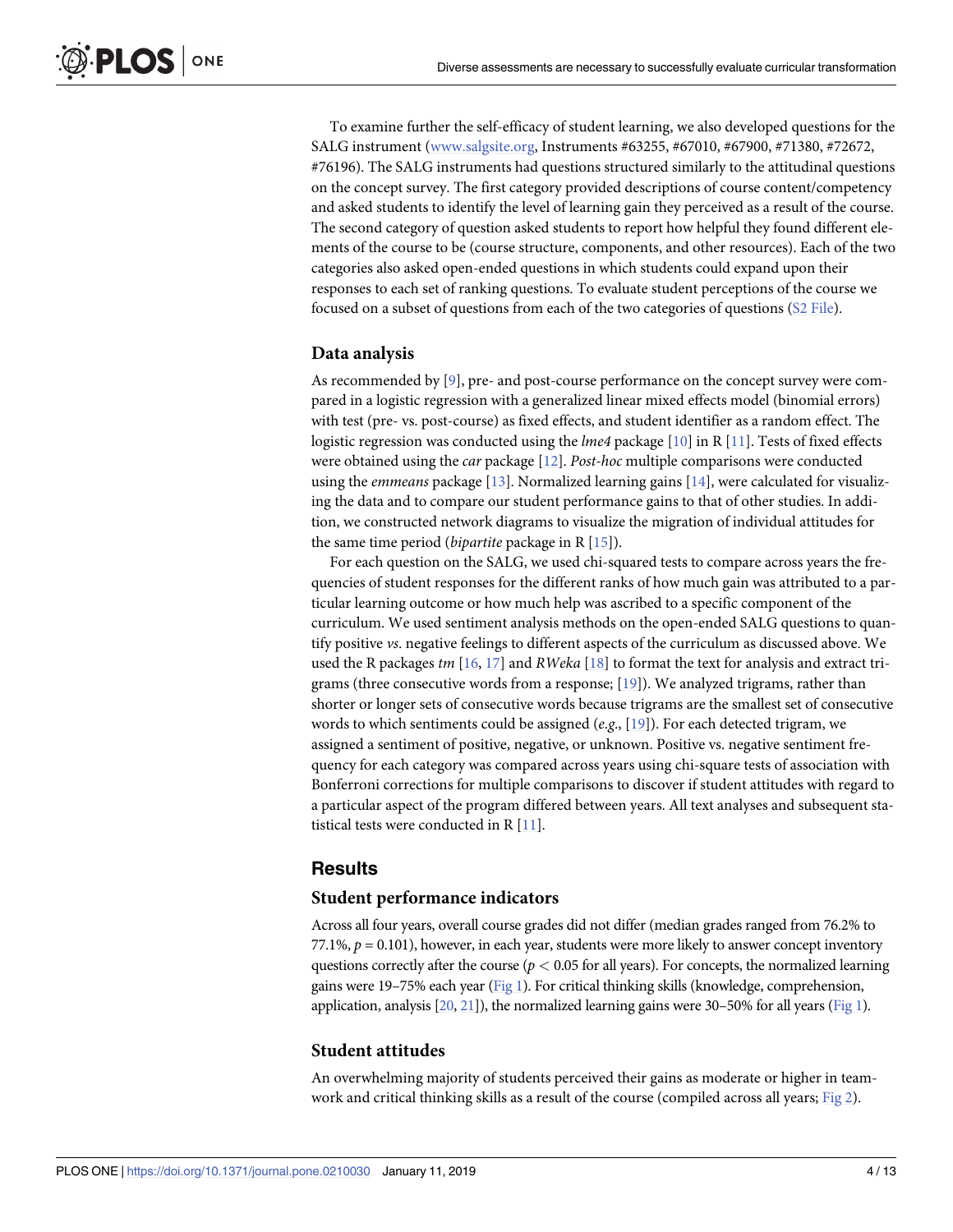<span id="page-5-0"></span>



<https://doi.org/10.1371/journal.pone.0210030.g001>

Comparing across years, many aspects of the course–such as the instructional approach, types of formative assessments, and peer mentor roles–were increasingly seen as important for student attitudes toward biology as a discipline and their learning gains [\(Fig](#page-7-0) 3, S2 [File\)](#page-11-0). When asked to comment on how the course helped them remember key ideas, we found relatively more positive compared to negative trigrams within each year, and more positive trigrams in 2015 and 2016 compared to the first two years of the program (*p<*0.05; [Fig](#page-8-0) 4). "Clicker questions" were most frequently identified as helpful, supporting the findings of [\[22\]](#page-12-0). The other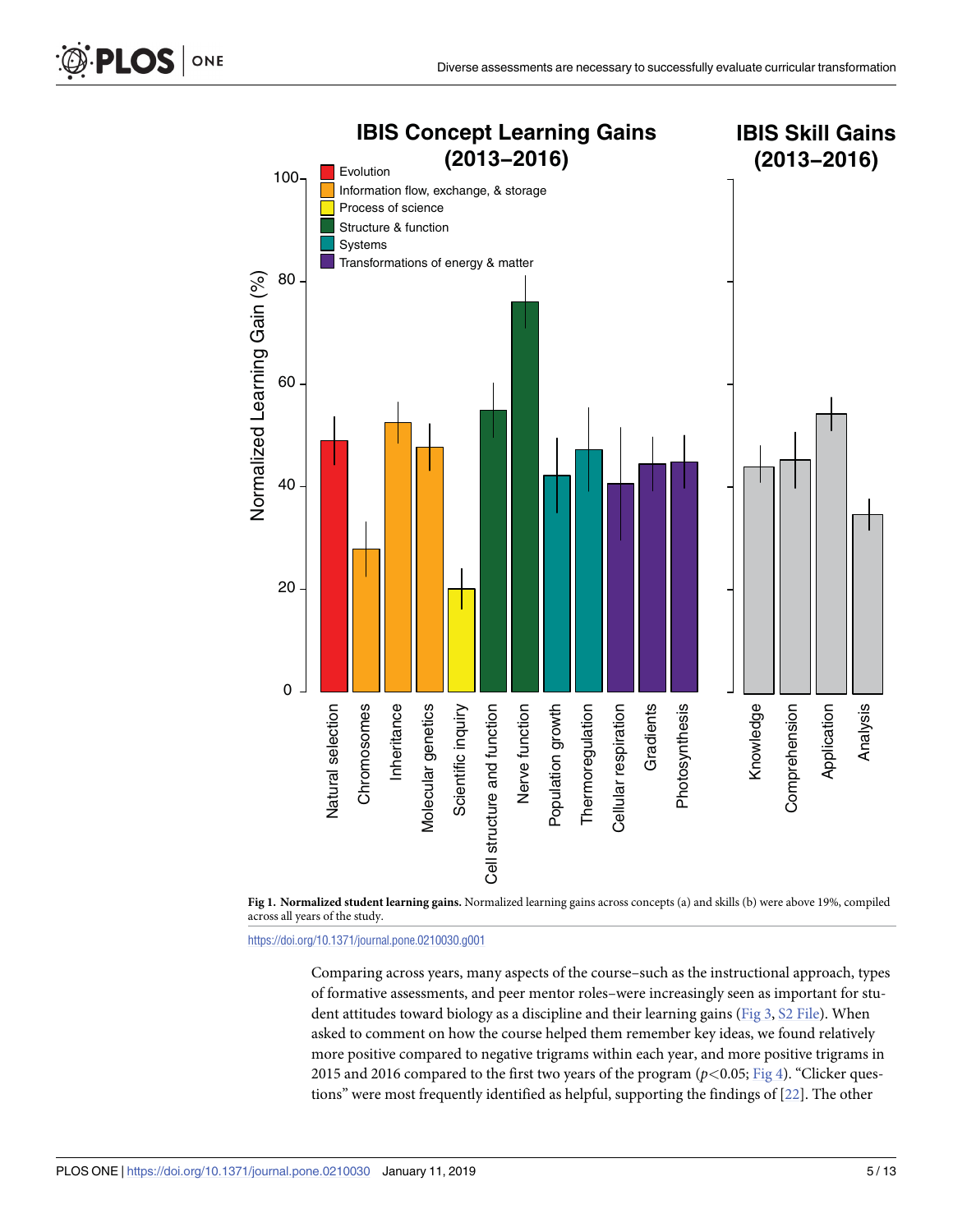<span id="page-6-0"></span>



**[Fig](#page-4-0) 2. Student perception of learning gains.** An overwhelming majority of students, compiled across all years of the study (2013–2016), ranked their gains as moderate or higher in teamwork (a) and critical thinking skills (b) as a result of the course.

<https://doi.org/10.1371/journal.pone.0210030.g002>

most frequent positive trigrams were "helped apply concepts," "helped retain information," and "help better understand," which all suggest that students connected curricular philosophy to their learning gains. Surprisingly, we did not find any difference in how STEM vs. non-STEM majors view active learning pedagogies (S2 [File](#page-11-0)).

Within each year, some students became less interested in learning about biology after taking the course (*p <* 0.05 for all years). For example, in 2014, 10% of students either Disagreed or Strongly Disagreed with the statement "I am interested in learning more about biology" prior to taking the course. On the post-course survey, this increased to 24.4% ([Fig](#page-10-0) 5). From 2013 to 2015, most of the disinterest came from students who did not intend to major in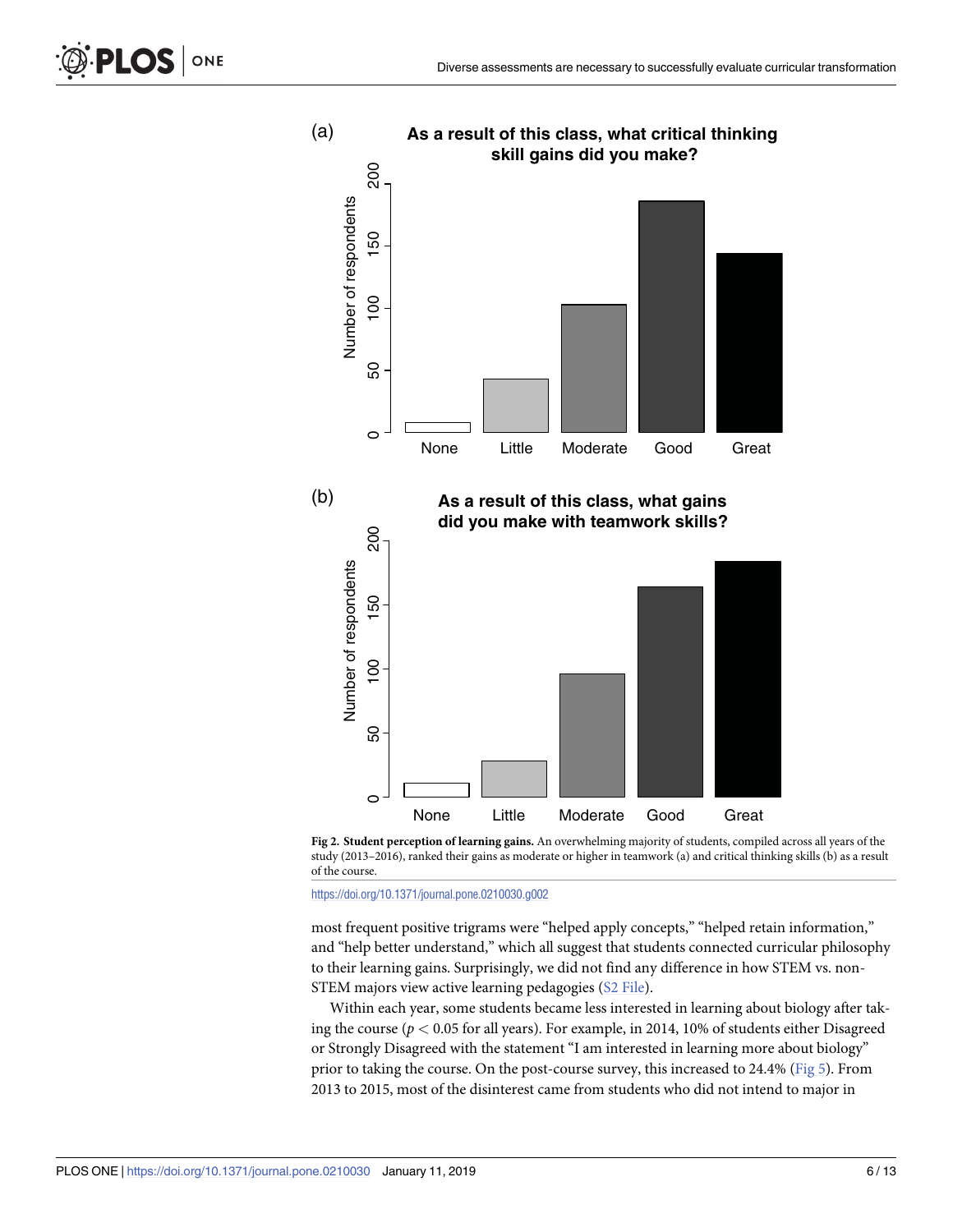<span id="page-7-0"></span>

# **How much did the instructional approach taken in this class help your learning?**



**[Fig](#page-5-0) 3. Change in student buy-in over time.** Student responses shift over time, reducing the frequency of low rankings (No help, Little) relative to high rankings (Much, Great). Over four years, students increasingly report the instructional methods as responsible for large gains in their learning (*p<*0.0001).

<https://doi.org/10.1371/journal.pone.0210030.g003>

STEM fields. Importantly, very few STEM majors reported a reduction in their interest in biology (e.g., in 2014, from 0% Disagree to 3.8% Disagree; no STEM majors Strongly Disagreed). Note that within each year we found relatively more positive (65–81%) compared to negative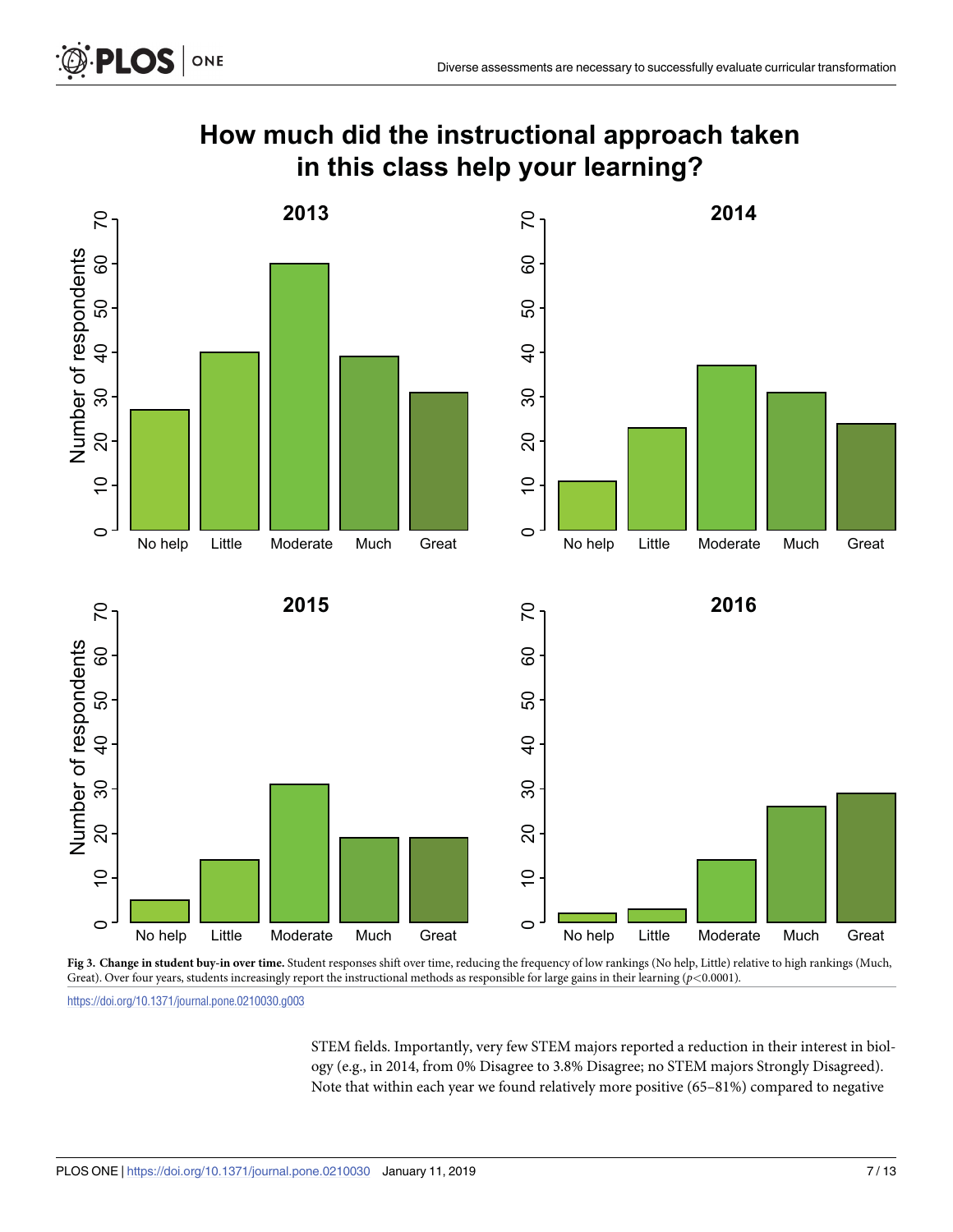<span id="page-8-0"></span>PLOS ONE

# **How the way this class was taught helps you remember key ideas**



**[Fig](#page-5-0) 4. Student sentiment analysis.** Regarding pedagogy, positive sentiments were more abundant than negative sentiments in all years, and this proportion was higher in the latter two years (*p<*0.0001). Sentiments were assigned to trigrams (three consecutive words) that were extracted from a free-response survey question.

<https://doi.org/10.1371/journal.pone.0210030.g004>

(35%-19%) trigrams being expressed in response to "How this class changed your attitudes toward biology" (*p<*0.0001). Thus, it appears that although a minority of students became increasingly dissatisfied, the majority were satisfied with the IBIS experience.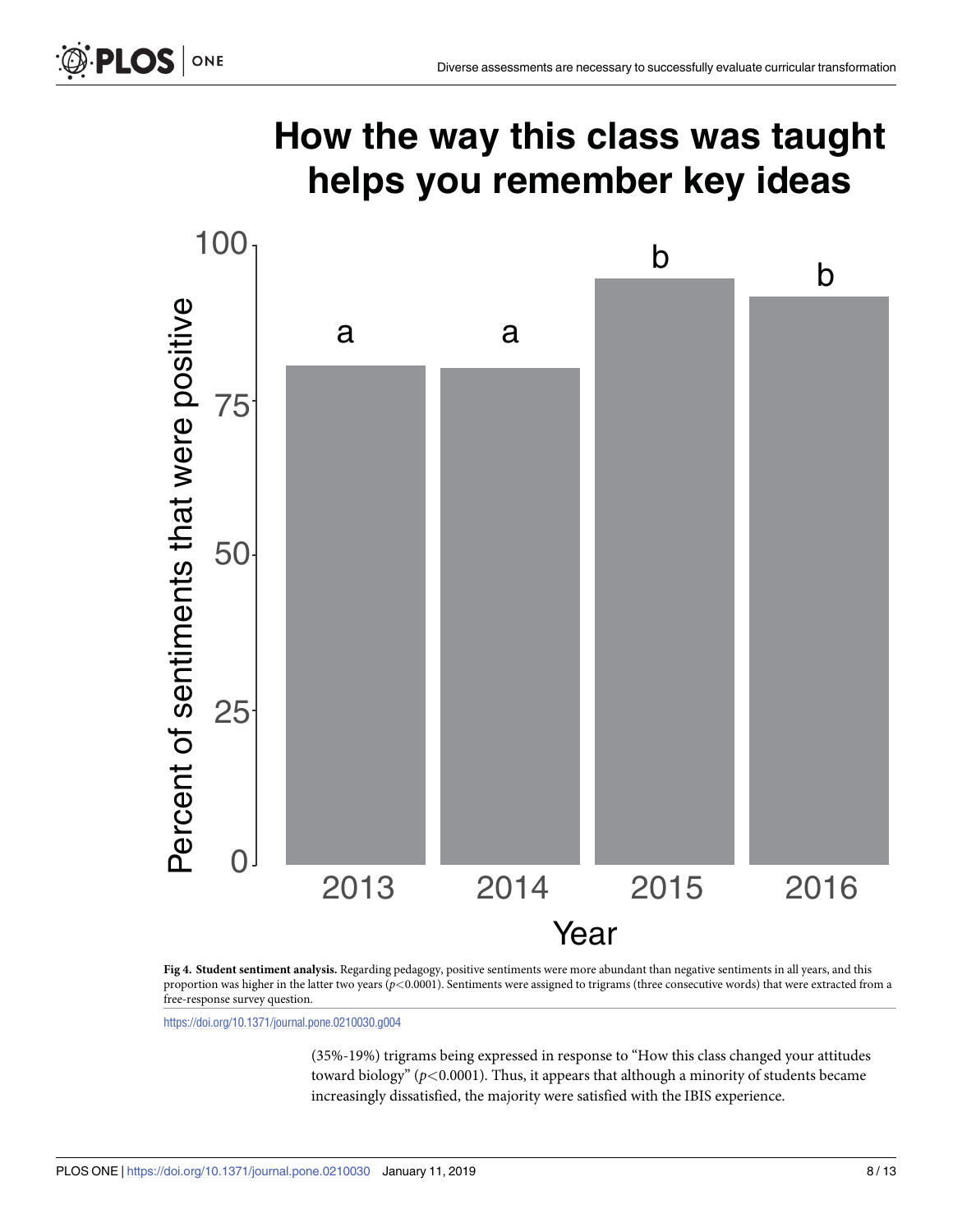## <span id="page-9-0"></span>**Discussion**

We designed and deployed a student-centered introductory biology curriculum at a small, liberal arts college in the US that resulted in both substantial learning gains across all years and increased student buy-in over time. Students participating in the IBIS curriculum demonstrated learning gains between 19–75% (content) and 30–50% (skills), which are comparable to (or exceeding) other reported learning gains from student-centered environments ([Fig](#page-5-0) 1), and help to explain the extensively documented increase in student performance under active learning environments compared to traditional lecturing [\[3](#page-11-0)]. For example, [\[23\]](#page-12-0) measured normalized learning gains between 23% (energetics) and 50% (biological membranes), and [[24](#page-12-0)] reported normalized learning gains between 7–16% (cellular and molecular biology). Normalized learning gains of 48% (cellular respiration) were reported when using a student-centered case study approach [\[25\]](#page-12-0).

Data collected in parallel on students' attitudes suggest that students in the IBIS curriculum also assimilate to and recognize the benefits of this instructional curriculum over time (Figs [3](#page-7-0) and [4](#page-8-0)). Thus, it appears that an increased frequency of students who have successfully completed the course in the student population promotes buy-in among current students. In addition, we speculate that the thorough use of formative assessments and a well-structured peer mentor program–major components of the IBIS curriculum–may help students identify and correct deficits in their understanding of course material, which are key components of student metacognition [[5\]](#page-12-0). In addition to helping students during normal class meeting times, PMs created and employed oral quizzes to help students achieve the intended learning outcomes for the course. In other studies, students have indicated that alignment between learning activities and assessments and learning support structures (such as PMs) are important elements in promoting learning [[26](#page-12-0)], and it appears that these elements in the IBIS program also help improve student buy-in (S2 [File](#page-11-0)).

Alternatively, the increase in buy-in to course pedagogy could be associated with the increasing percent of students who aspired to be STEM majors ([Table](#page-3-0) 1). This possibility suggests that aspiring STEM majors could be more receptive to our course pedagogy than nonmajors, and student buy-in for majors-only courses may be less difficult to attain. However, we did not find that STEM compared to non-STEM students differed in how much they valued the IBIS instructional approach (**S2 [File](#page-11-0)**). Instead, non-STEM students were more likely to reduce their interest in biology compared to STEM students ([Fig](#page-10-0) 5). Thus, the change in attitudes of non-STEM students could be attributed to a genuine lack of interest in the subject matter and not the way the course was taught.

Students' perception of and commitment to an active learning environment are thought to be highly correlated to their engagement and success [[27](#page-12-0)]. Although we expected that increased buy-in would be accompanied by increased learning gains [\[5](#page-12-0)], we found that learning gains did not change significantly over the course of the study despite improved buy-in. It is possible that the relationship between buy-in and learning gains is more complex than shown previously [\[5](#page-12-0), [27](#page-12-0)]. Our study underscores the need to evaluate not only learning gains, but also how students perceive their learning environment when assessing curricular transformation.

Emphasizing student buy-in towards curricular and pedagogical changes is important, because student buy-in is crucial to maintain classroom interactions and possibly improve student performance [\[5,](#page-12-0) [22,](#page-12-0) [28\]](#page-13-0). Instructors should address student expectations of a passive instruction style/classroom early in the semester by sharing the motivation and data behind active-learning instruction. This introduction may help students connect these new experiences to positive impacts on their learning and increase student buy-in [\[5,](#page-12-0) [29\]](#page-13-0). These efforts to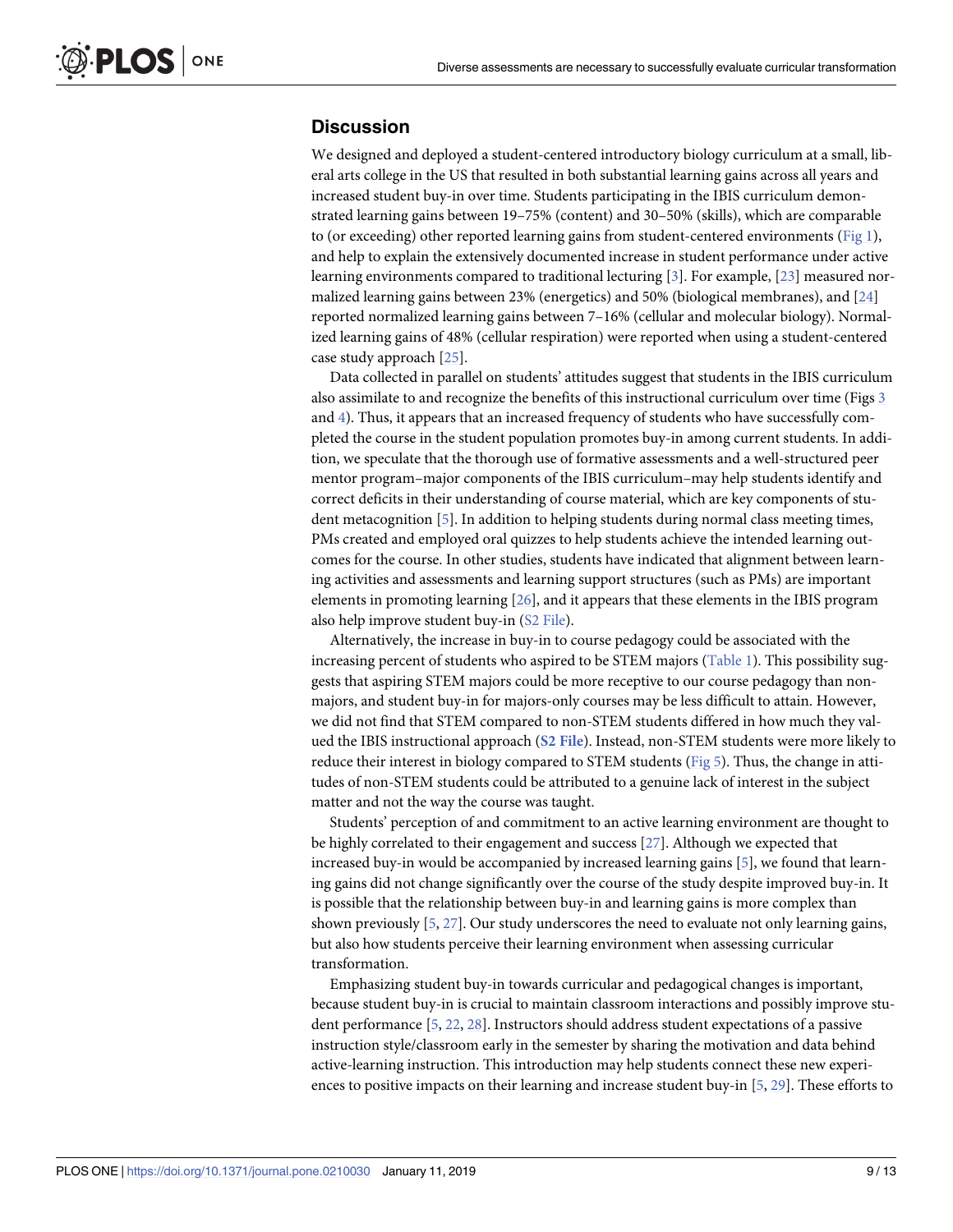<span id="page-10-0"></span>



# **I am interested in learning more about biology**

percentage of students who were uninterested did increase. Students who became less interested were primarily those who were not planning to major in STEM fields.

<https://doi.org/10.1371/journal.pone.0210030.g005>

promote student buy-in of active learning experiences not only help the perception of an individual faculty's courses, but also could further reinforce changes in the institutional culture.

# **Conclusion**

When transforming undergraduate curricula to align with recommended best practices, tracking learning gains is essential; however, student attitudes must also be considered because student buy-in plays a role in creating learning environments that are effective. Thus, instructors and administrators should examine the instruments and methods they use to assess student opinion. Traditional end-of-course evaluations may not adequately assess the student-centered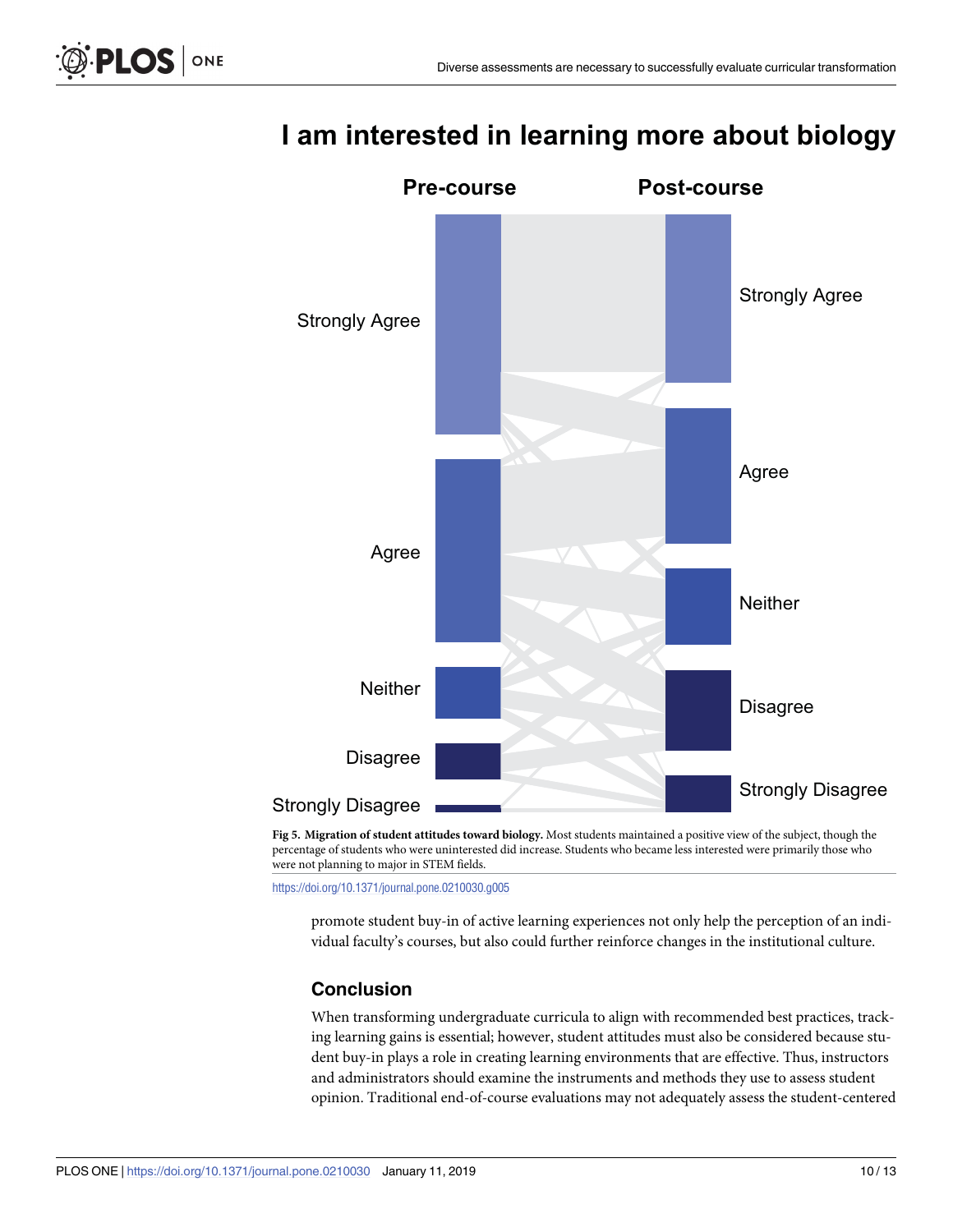<span id="page-11-0"></span>nature of the course or accurately correlate with student learning gains in a course [\[30\]](#page-13-0), potentially increasing negative perceptions of the curricular changes among students. Our study thus underscores the need for an array of instruments that adequately assess the learning environment's effect on student performance and perceptions during curricular transformation.

## **Supporting information**

**S1 [File.](http://www.plosone.org/article/fetchSingleRepresentation.action?uri=info:doi/10.1371/journal.pone.0210030.s001) Pre- and post-course survey.** (PDF)

**S2 [File.](http://www.plosone.org/article/fetchSingleRepresentation.action?uri=info:doi/10.1371/journal.pone.0210030.s002) Additional SALG analysis.** (PDF)

## **Acknowledgments**

We would like to thank faculty participants in the IBIS program, especially Ronald Zimmerman and John Inman, and the IBIS Peer Mentors for their contributions to the IBIS program. Additionally, we recognized the work of David McGlashon and Renee Weinstein on the text analysis of the SALG results.

## **Author Contributions**

**Conceptualization:** Tarren J. Shaw, Suann Yang.

**Data curation:** Suann Yang, Rachel M. Pigg.

**Formal analysis:** Suann Yang.

**Funding acquisition:** Tarren J. Shaw, Suann Yang.

**Investigation:** Tarren J. Shaw, Troy R. Nash, Rachel M. Pigg, Jeffrey M. Grim.

**Methodology:** Tarren J. Shaw, Suann Yang, Troy R. Nash, Rachel M. Pigg, Jeffrey M. Grim.

**Project administration:** Tarren J. Shaw, Suann Yang, Troy R. Nash.

**Resources:** Tarren J. Shaw, Rachel M. Pigg.

**Visualization:** Suann Yang.

**Writing – original draft:** Tarren J. Shaw, Suann Yang, Troy R. Nash, Rachel M. Pigg, Jeffrey M. Grim.

**Writing – review & editing:** Tarren J. Shaw, Suann Yang, Troy R. Nash, Rachel M. Pigg, Jeffrey M. Grim.

#### **References**

- **[1](#page-1-0).** AAAS. Vision and change in undergraduate biology education: a call to action: a summary of recommendations made at a national conference organized by the American Association for the Advancement of Science, July 15–17, 2009. Washington, DC. 2011.
- **[2](#page-1-0).** Society TR. Preparing for the transfer from school and college science and mathematics education to UK STEM higher education. London: The Royal Society, 2011.
- **[3](#page-1-0).** Freeman S, Eddy SL, McDonough M, Smith MK, Okoroafor N, Jordt H, et al. Active learning increases student performance in science, engineering, and mathematics. Proceedings of the National Academy of Sciences. 2014; 111(23):8410–5.
- **[4](#page-2-0).** Council NR. Inquiry and the national science education standards: A guide for teaching and learning: National Academies Press; 2000.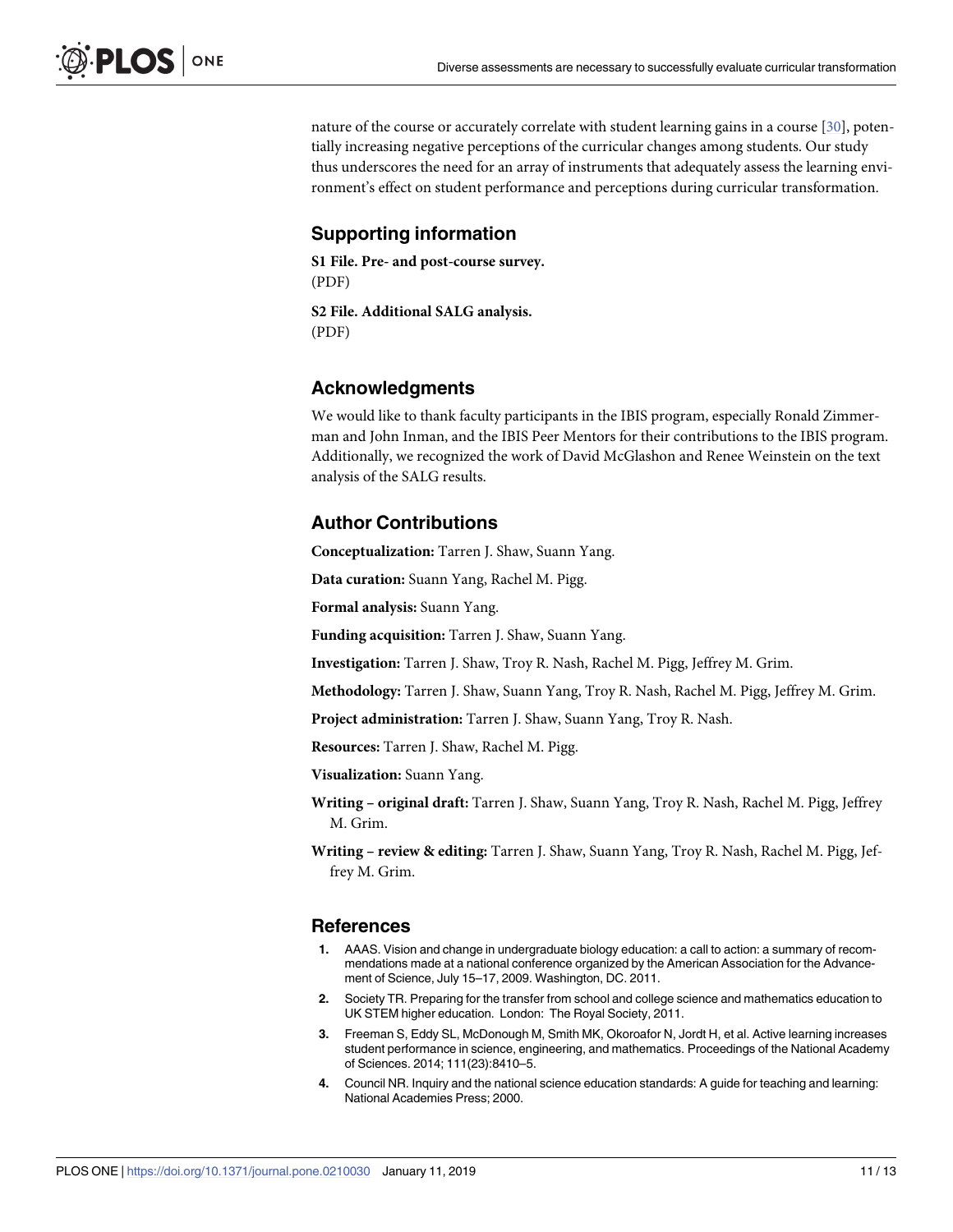- <span id="page-12-0"></span>**[5](#page-2-0).** Cavanagh AJ, Aragón OR, Chen X, Couch BA, Durham MF, Bobrownicki A, et al. Student buy-in to active learning in a college science course. CBE-Life Sciences Education. 2016; 15(4):ar76.
- **[6](#page-2-0).** Brown TL, Brazeal KR, Couch BA. First-Year and Non-First-Year Student Expectations Regarding In-Class and Out-of-Class Learning Activities in Introductory Biology. Journal of microbiology & biology education. 2017; 18(1).
- **[7](#page-2-0).** Trujillo G, Tanner KD. Considering the role of affect in learning: Monitoring students' self-efficacy, sense of belonging, and science identity. CBE—Life Sciences Education. 2014; 13(1):6–15. [https://doi.](https://doi.org/10.1187/cbe.13-12-0241) [org/10.1187/cbe.13-12-0241](https://doi.org/10.1187/cbe.13-12-0241) PMID: [24591497](http://www.ncbi.nlm.nih.gov/pubmed/24591497)
- **[8](#page-3-0).** Gregory E, Ellis JP, Orenstein AN. A proposal for a common minimal topic set in introductory biology courses for majors. The american biology Teacher. 2011; 73(1):16–21.
- **[9](#page-4-0).** Theobald R, Freeman S. Is it the intervention or the students? Using linear regression to control for student characteristics in undergraduate STEM education research. CBE—Life Sciences Education. 2014; 13(1):41–8. <https://doi.org/10.1187/cbe-13-07-0136> PMID: [24591502](http://www.ncbi.nlm.nih.gov/pubmed/24591502)
- **[10](#page-4-0).** Bates D, Mächler M, Bolker B, Walker S. Fitting linear mixed-effects models using lme4. arXiv preprint arXiv:14065823. 2014.
- **[11](#page-4-0).** Team RC. R: A Language and Environment for Statistical Computing. Vienna, Austria: R Foundation for Statistical Computing. R Foundation for Statistical Computing. 2018.
- **[12](#page-4-0).** Fox J, Weisberg S. Multivariate linear models in R. An R Companion to Applied Regression Los Angeles: Thousand Oaks. 2011.
- **[13](#page-4-0).** Lenth R. Emmeans: Estimated marginal means, aka least-squares means. R Package Version 123. 2018.
- **[14](#page-4-0).** Hake RR, editor Relationship of individual student normalized learning gains in mechanics with gender, high-school physics, and pretest scores on mathematics and spatial visualization. Physics education research conference; 2002.
- **[15](#page-4-0).** Dormann CF, Gruber B, Fründ J. Introducing the bipartite package: analysing ecological networks. interaction. 2008; 1:0.2413793.
- **[16](#page-4-0).** Feinerer I, Hornik K, Meyer D. Text mining infrastructure in R. Journal of Statistical Software. 2008; 25  $(5):1-54.$
- **[17](#page-4-0).** Feinerer IH, Kurt. tm: Text Mining Package. In: 0.7–5 Rpv, editor. 2018.
- **[18](#page-4-0).** Hornik K, Buchta C, Zeileis A. Open-source machine learning: R meets Weka. Computational Statistics. 2009; 24(2):225–32. <https://doi.org/10.1007/s00180-008-0119-7>
- **[19](#page-4-0).** Altrabsheh N, Cocea M, Fallahkhair S, editors. Sentiment analysis: towards a tool for analysing realtime students feedback. Tools with Artificial Intelligence (ICTAI), 2014 IEEE 26th International Conference on; 2014: IEEE.
- **[20](#page-4-0).** Anderson LW, Krathwohl DR, Airasian PW, Cruikshank KA, Mayer RE, Pintrich PR, et al. A taxonomy for learning, teaching, and assessing: A revision of Bloom's taxonomy of educational objectives, abridged edition. White Plains, NY: Longman. 2001.
- **[21](#page-4-0).** Bloom BS, Engelhart MD, Furst EJ, Hill WH, Krathwohl DR. Taxonomy of educational objetives: the classification of educational goals: handbook I: cognitive domain. New York, US: D. Mckay, 1956.
- **[22](#page-5-0).** Brazeal KR, Couch BA. Student buy-in toward formative assessments: the influence of student factors and importance for course success. Journal of microbiology & biology education. 2017; 18(1).
- **[23](#page-9-0).** Elliott ER, Reason RD, Coffman CR, Gangloff EJ, Raker JR, Powell-Coffman JA, et al. Improved student learning through a faculty learning community: how faculty collaboration transformed a largeenrollment course from lecture to student centered. CBE-Life Sciences Education. 2016; 15(2):ar22.
- **[24](#page-9-0).** Cleveland LM, Olimpo JT, DeChenne-Peters SE. Investigating the Relationship between Instructors' Use of Active-Learning Strategies and Students' Conceptual Understanding and Affective Changes in Introductory Biology: A Comparison of Two Active-Learning Environments. CBE-Life Sciences Education. 2017; 16(2):ar19.
- **[25](#page-9-0).** Rybarczyk BJ, Baines AT, McVey M, Thompson JT, Wilkins H. A case-based approach increases student learning outcomes and comprehension of cellular respiration concepts. Biochemistry and Molecular Biology Education. 2007; 35(3):181–6. <https://doi.org/10.1002/bmb.40> PMID: [21591085](http://www.ncbi.nlm.nih.gov/pubmed/21591085)
- **[26](#page-9-0).** Wyse SA, Soneral PA. "Is This Class Hard?" Defining and Analyzing Academic Rigor from a Learner's Perspective. CBE—Life Sciences Education. 2018; 17(4):ar59.
- **[27](#page-9-0).** Cavanagh AJ, Chen X, Bathgate M, Frederick J, Hanauer DI, Graham MJ. Trust, Growth Mindset, and Student Commitment to Active Learning in a College Science Course. CBE—Life Sciences Education. 2018; 17(1):ar10.